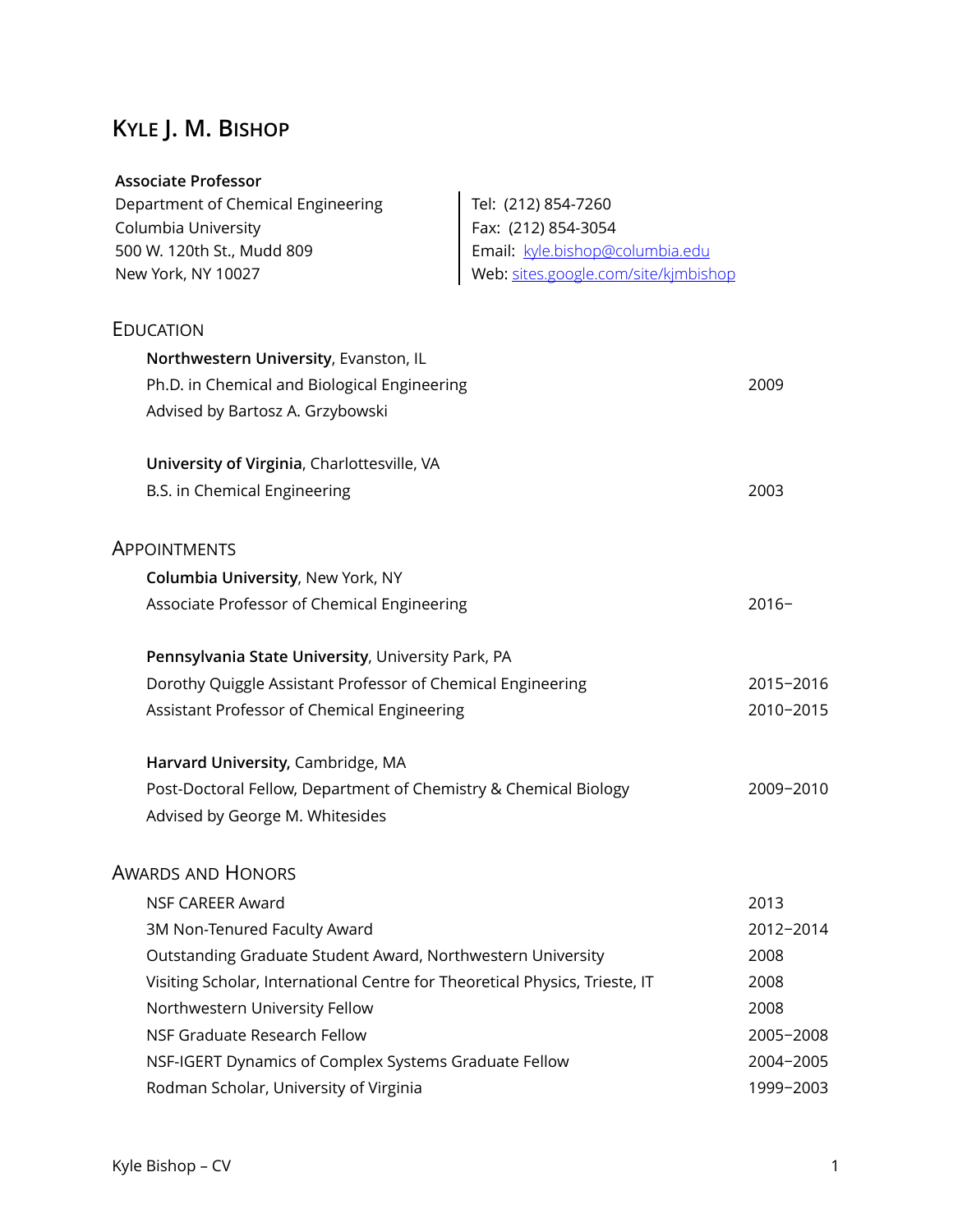## PEER REVIEWED PUBLICATIONS

Dr. Bishop has an *h*-index of 36 with an average of 73 citations per article; citation statistics were obtained from Google Scholar on November 27, 2018. Underlined names represent supervised students and post-docs.

#### **Submitted**

- 82 J.G. Lee, A.M. Brooks, W.A. Shelton, K.J.M. Bishop, B. Bharti\*, Directed propulsion of spherical particles along 3D helical trajectories.
- 81. J.S. Schreck\*, C.W. Coley, K.J.M. Bishop\*, Learning retrosynthetic planning through simulated experience. [arXiv:1901.06569](https://arxiv.org/abs/1901.06569)

#### **Published**

- 80. A.M. Brooks, M. Tasinkevych, S. Sabrina, D. Velegol, A. Sen\*, K.J.M. Bishop\*, Shape-directed motion of homogeneous micromotors via catalytic self-electrophoresis. *Nat. Commun.* **10**, 495 (2019) [10.1038/s41467-019-08423-7](http://doi.org/10.1038/s41467-019-08423-7)
- 79. Y. Dou, K. Dhatt-Gauthier, K.J.M. Bishop\*, Thermodynamic costs of dynamic function in active soft matter. *Curr. Opin. Solid State Mater. Sci.* in press (2019) [10.1016/j.cossms.2018.11.002](http://doi.org/10.1016/j.cossms.2018.11.002)
- 78. Y. Dou, S. Pandey, C.A. Cartier, O. Miller, K.J.M. Bishop\*, Emergence of traveling waves in linear arrays of electromechanical actuators. *Comm. Phys.* 1, 85 (2018) [10.1038/s42005-018-0086-4](https://doi.org/10.1038/s42005-018-0086-4)
- 77. Y. Gu, V. Hegde, K.J.M. Bishop\*, Measurement and mitigation of free convection in microfluidic gradient generators. *Lab Chip* 18, 3371-3378 (2018) [10.1039/C8LC00526E](http://doi.org/10.1039/C8LC00526E)
- 76. W. Fei, M.M. Driscoll, P.M. Chaikin, K.J.M. Bishop\*, Magneto-capillary dynamics of amphiphilic Janus particles at curved liquid interfaces. *Soft Matter* 14, 4661–4665 (2018) [10.1039/](https://doi.org/10.1039/c8sm00518d) [c8sm00518d](https://doi.org/10.1039/c8sm00518d)
- 75. S. Sabrina, M. Tasinkevych, S. Ahmed, A.M. Brooks, M. Olvera de la Cruz, T.E. Mallouk, K.J.M. Bishop\*, Shape-directed micro-spinners powered by ultrasound. *ACS Nano* 12, 2939– 2947 (2018) [10.1021/acsnano.8b00525](https://doi.org/10.1021/acsnano.8b00525)
- 74. K.J.M. Bishop\*, A.M. Drews, C.A. Cartier, S. Pandey, Y. Dou, Contact charge electrophoresis: Fundamentals and microfluidic applications. *Langmuir* 34, 6315–6327 (2018) [10.1021/](https://doi.org/10.1021/acs.langmuir.7b02946) [acs.langmuir.7b02946](https://doi.org/10.1021/acs.langmuir.7b02946)
- 73. A.M. Brooks, S. Sabrina, K.J.M. Bishop\*, Shaped-directed dynamics of active colloids powered by induced-charge electrophoresis. *Proc. Natl. Acad. Sci. U.S.A.* 115, E1090–E1099 (2018) [10.1073/pnas.1711610115](https://doi.org/10.1073/pnas.1711610115)
- 72. W. Fei, Y. Gu, K.J.M. Bishop\*, Active colloidal particles at fluid-fluid interfaces. *Curr. Opin. Colloid Interface Sci.* 32, 57-68 (2017) [10.1016/j.cocis.2017.10.001](https://doi.org/10.1016/j.cocis.2017.10.001)
- 71. C.A. Cartier, J. Graybill, K.J.M. Bishop\*, Electrostatic generation and ratcheted transport of charged aqueous drops. *Phys. Rev. E* 96, 043101 (2017) [10.1103/PhysRevE.96.043101](https://doi.org/10.1103/PhysRevE.96.043101)
- 70. K.J.M. Bishop\*, Acoustic Metamaterials: Living Bandgaps. *Nature Materials* 16, 786–787 (2017) [10.1038/nmat4947](http://doi.org/10.1038/nmat4947)
- 69. A. Schantz, P. Saboe, I. Sines, H.Y. Lee, K.J.M. Bishop, J.K. Maranas, P. Butler, M. Kumar\*, PEE-PEO block copolymer exchange rate between micelles is detergent and temperature activated. *Macromolecules* 50, 2484–2494 (2017) [10.1021/acs.macromol.6b01973](http://doi.org/10.1021/acs.macromol.6b01973)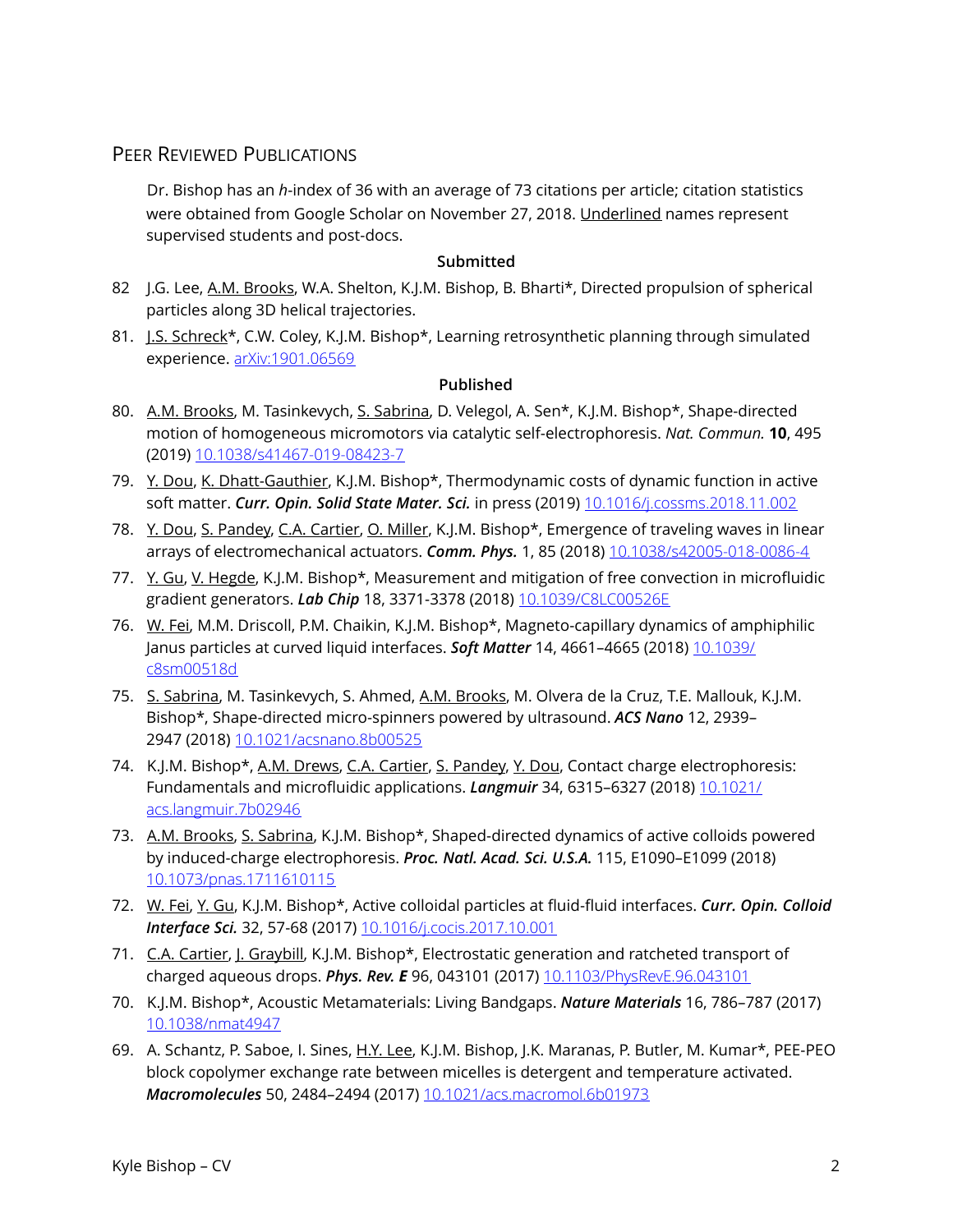- 68. Y. Dou, C.A. Cartier, W. Fei, S. Pandey, S. Razavi, I. Kretzschmar, K.J.M. Bishop\*, Directed motion of metallodielectric particles by contact charge electrophoresis. *Langmuir*, 32, 13167−13173 (2016) [10.1021/acs.langmuir.6b03361](http://www.apple.com)
- 67. A. Garg, C.A. Cartier, K. J.M. Bishop, and D. Velegol\*, Particle zeta potentials remain finite in saturated salt solutions. *Langmuir*, 32, 11837–11844 (2016) [10.1021/acs.langmuir.6b02824](http://doi.org/10.1021/acs.langmuir.6b02824)
- 66. M. Kowalik, K.J.M. Bishop\*, Ratcheted electrophoresis of Brownian particles. *Appl. Phys. Lett.*  108, 203103 (2016) [10.1063/1.4950801](http://scitation.aip.org/content/aip/journal/apl/108/20/10.1063/1.4950801)
- 65. K.J.M. Bishop\*, Hierarchical self-assembly for nanomedicine. *Angew. Chem. Int. Ed.* 55, 2–5 (2016) [10.1002/anie.201510751](http://onlinelibrary.wiley.com/doi/10.1002/anie.201510751/full)
- 64. S. Sabrina, M. Spellings, S.C. Glotzer\*, K.J.M. Bishop\*, Coarsening dynamics of binary liquids with active rotation. *Soft Matter*, 11, 8409-8416 (2015) [10.1039/C5SM01753J](http://pubs.rsc.org/en/content/articlelanding/2015/sm/c5sm01753j#!divAbstract)
- 63. M. Spellings, D. Klotsa, M. Engel, S. Sabrina, A.M. Drews, N.H.P. Nguyen, K.J.M. Bishop\*, S.C. Glotzer\*, Shape control and compartmentalization in active colloidal cells. *Proc. Natl. Acad. Sci. U.S.A.* 112, E4642–E4650 (2015) [10.1073/pnas.1513361112](https://doi.org/10.1073/pnas.1513361112)
- 62. S.H.R. Shin†, H.-Y. Lee†, K.J.M. Bishop\*, Amphiphilic nanoparticles control the growth and stability of lipid bilayers with open edges. *Angew. Chem. Int. Ed.* 54, 10816–10820 (2015) [10.1002/anie.201504362](https://doi.org/10.1002/anie.201504362)
- 61. K.J.M. Bishop\*, Nanoscale self-assembly: Seeing is understanding. *ACS Cent. Sci.* 1, 16–17 (2015) [10.1021/acscentsci.5b00087](https://doi.org/10.1021/acscentsci.5b00087)
- 60. A.M. Drews, C.A. Cartier, K.J.M. Bishop\*, Contact Charge Electrophoresis: Experiment and Theory. *Langmuir* 31, 3808–3814 (2015) [10.1021/acs.langmuir.5b00342](https://doi.org/10.1021/acs.langmuir.5b00342)
- 59. L. Cademartiri\*, K.J.M. Bishop, Programmable self-assembly. *Nature Mater.* 14, 2-9 (2015) [10.1038/nmat4184](https://doi.org/10.1038/nmat4184)
- 58. T.H. Hermans, K.J.M. Bishop, P.S. Stewart, S.H. Davis, B.A. Grzybowski\*, Vortex Flows impart chirality-specific lift forces. *Nature Comm.* 6, 5640 (2015) [10.1038/ncomms6640](https://doi.org/10.1038/ncomms6640)
- 57. H.Y. Lee<sup>†</sup>, S.H.R. Shin<sup>†</sup>, A.M. Drews, A.M. Chirsan, S.A. Lewis, K.J.M. Bishop\*, Self-assembly of adaptive nanoparticle amphiphiles with tunable valence. *ACS Nano* 8, 9979–9987 (2014) [10.1021/nn504734v](https://doi.org/10.1021/nn504734v)
- 56. C.A. Cartier, A.M. Drews, K.J.M. Bishop\*, Microfluidic mixing of nonpolar liquids by contact charge electrophoresis. *Lab Chip* 14, 4230-4236 (2014) [10.1039/C4LC00811A](https://doi.org/10.1039/C4LC00811A)
- 55. A.M. Drews, M. Kowalik, K.J.M. Bishop\*, Charge and force on a conductive sphere between two parallel electrodes: a Stokesian dynamics approach. *J. Appl. Phys.* 116, 074903 (2014) [10.1063/1.4893308](https://doi.org/10.1063/1.4893308)
- 54. A.M. Drews, L. Cademartiri, G.M. Whitesides, K.J.M. Bishop\*, Electric winds driven by AC corona discharges. *J. Appl. Phys.* 114, 143302 (2013) [10.1063/1.4824748](https://doi.org/10.1063/1.4824748)
- 53. A.M. Drews, H.Y. Lee, K.J.M. Bishop\*, Ratcheted electrophoresis for rapid particle transport. *Lab Chip* 13, 4295-4298 (2013) [10.1039/C3LC50849H](https://doi.org/10.1039/C3LC50849H)
- 52. K.J.M. Bishop\*, N.R. Chevalier, B.A. Grzybowski\*, When and why like-sized, oppositely-charged particles assemble into diamond-like crystals. *J. Phys. Chem. Lett.* 4, 1507-15111 (2013) [10.1021/](https://doi.org/10.1021/jz4006114) [jz4006114](https://doi.org/10.1021/jz4006114)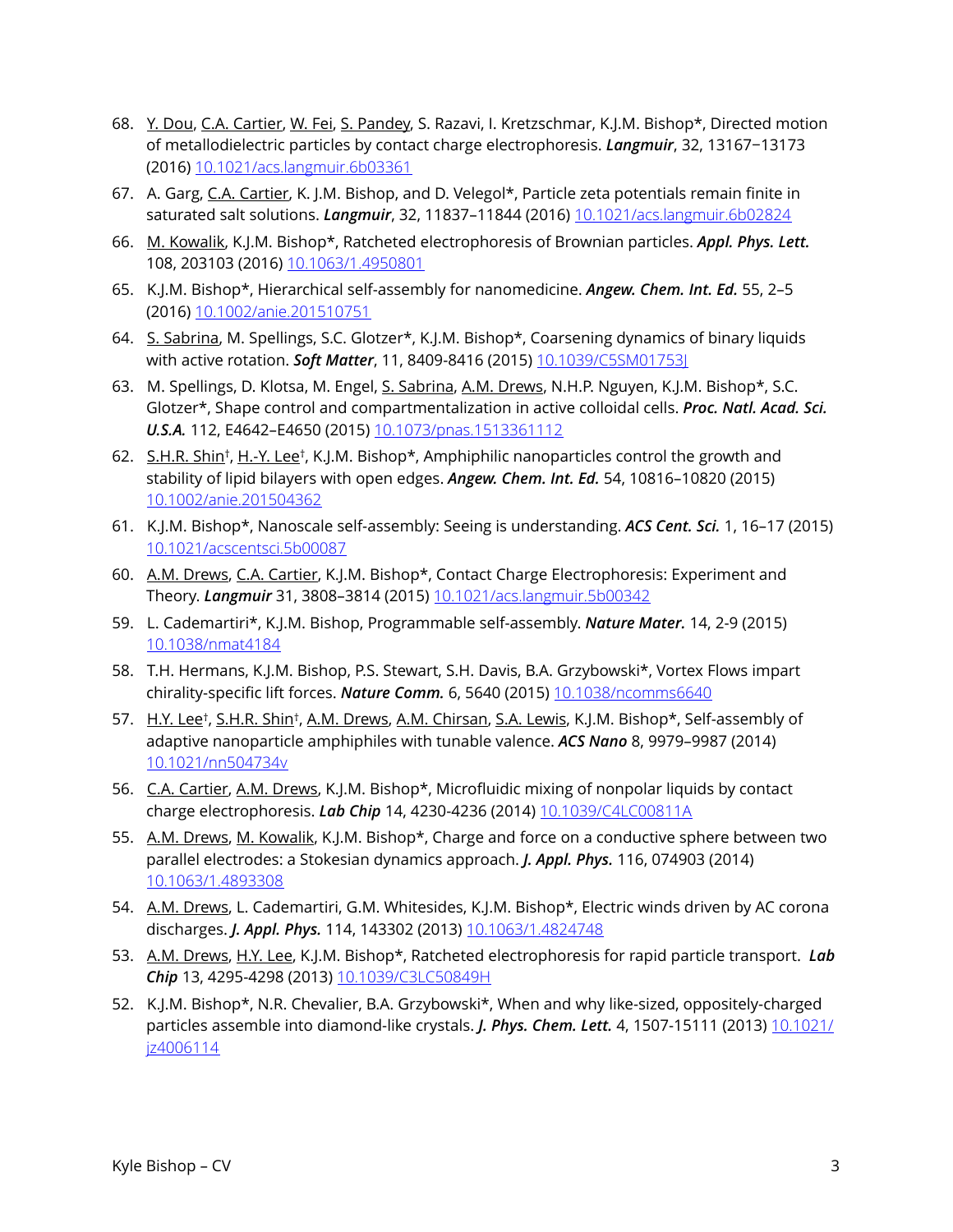- 51. H.Y. Lee, S.H.R. Shin, L.L. Abezgauz, S.A. Lewis, A.M. Chirsan, D. Danino, K.J.M. Bishop\*, Integration of gold nanoparticles into bilayer structures via adaptive surface chemistry. *J. Am. Chem. Soc.* 135, 5950-5953 (2013) [10.1021/ja400225n](https://doi.org/10.1021/ja400225n)
- 50. A.M. Drews, L. Cademartiri, M.L. Chemama, M.P. Brenner, G.M. Whitesides, K.J.M. Bishop\*, AC fields drive steady flows in flames. *Phys. Rev. E* 86, 036314 (2012) [10.1103/PhysRevE.86.036314](https://doi.org/10.1103/PhysRevE.86.036314)
- 49. M. Kowalik, C.M. Gothard, A.M. Drews, N.A. Gothard, B.A. Grzybowski\*, K.J.M. Bishop\*, Parallel optimization of synthetic pathways within the network of organic chemistry. *Angew. Chem. Int. Ed.* 51, 7928-7932 (2012) [10.1002/anie.201202209](https://doi.org/10.1002/anie.201202209)
- 48. L. Cademartiri, G. Geurin, K.J.M. Bishop, M.A. Winnik\*, G.A. Ozin\*, Polymer-like conformation and growth kinetics of Bi<sub>2</sub>S<sub>3</sub> nanowires. *J. Am. Chem. Soc.* 134, 9327-9334 (2012) [10.1021/](https://doi.org/10.1021/ja301855z) [ja301855z](https://doi.org/10.1021/ja301855z)
- 47. D.M. Andala, S.H.R. Shin, H.Y. Lee, K.J.M. Bishop\*, Templated synthesis of amphiphilic nanoparticles at the liquid-liquid interface. *ACS Nano* 6, 1044-1050 (2012) [10.1021/nn202556b](https://doi.org/10.1021/nn202556b)
- 46. L. Cademartiri\*, K.J.M. Bishop, P.W. Snyder, G.A. Ozin, Using shape for self-assembly. *Phil. Trans. R. Soc. A* 370, 2824-2847 (2012) [10.1098/rsta.2011.0254](https://doi.org/10.1098/rsta.2011.0254)
- 45. B. Kowalczyk, K.J.M. Bishop, I. Lagzi, D. Wang, Y.H. Wei, S. Han, B.A. Grzybowski\*, Charged nanoparticles as supramolecular surfactants for controlling the growth and stability of microcrystals. *Nature Mater.* 11, 227-232 (2012) [10.1038/nmat3202](https://doi.org/10.1038/nmat3202)
- 44. H. Nakanishi, D.A. Walker, K.J.M. Bishop, Y. Yan, P.J. Wesson, S. Soh, S. Swaminathan, B.A. Grzybowski\*, Dynamic internal gradients control and direct electric currents within nanostructured materials. *Nature Nano.* 6, 740-746 (2011) [10.1038/nnano.2011.165](https://doi.org/10.1038/nnano.2011.165)
- 43. W. Choi, M. Hashimoto, A.K. Ellerbee, X. Chin, K.J.M. Bishop, P. Garstecki, H.A. Stone, G.M. Whitesides\*, Bubbles flowing through networks of microchannels. *Lab Chip* 11, 3970-3978 (2011) [10.1039/C1LC20444K](https://doi.org/10.1039/C1LC20444K)
- 42. C. Stan, S. Tang, K.J.M. Bishop, G.M. Whitesides\*, Externally-applied electric fields up to 1.6×105 V/m do not affect the homogeneous nucleation of ice in supercooled water. *J. Phys. Chem. B*  115, 1089–1097 (2011) [10.1021/jp110437x](https://doi.org/10.1021/jp110437x)
- 41. K.P. Browne, D.A. Walker, K.J.M. Bishop, B.A. Grzybowski\*, Self-division of macroscopic droplets partitions nanoscopic cargo into nanoscale micelles. *Angew. Chem. Int. Ed.* 49, 6756-6759 (2010) [10.1002/anie.201002551](https://doi.org/10.1002/anie.201002551)
- 40. D.A. Walker, C.E. Wilmer, B. Kowalczyk, K.J.M. Bishop, B.A. Grzybowski\*, Precision assembly of oppositely- and like-charged nanoobjects mediated by charge-induced dipole interactions. *Nano Lett.* 10, 2275-2280 (2010) [10.1021/nl1012079](https://doi.org/10.1021/nl1012079)
- 39. M.M. Apodaca, P.J. Wesson, K.J.M. Bishop, M.A. Ratner, B.A. Grzybowski\*, Contact electrification between identical materials. *Angew. Chem. Int. Ed.* 49, 946-949 (2010) [10.1002/anie.200905281](https://doi.org/10.1002/anie.200905281)
- 38. M.-G. Song, K.J.M. Bishop, A.O. Pinchuk, B. Kowalczyk, B.A. Grzybowski\*, Formation of dense nanoparticle monolayers mediated by AC electric fields and electro-hydrodynamic flows. *J. Phys. Chem. C* 114, 8800-8850 (2010) [10.1021/jp1008253](https://doi.org/10.1021/jp1008253)
- 37. S. Huda, S.K. Smoukov, H. Nakanishi, B. Kowalczyk, K.J.M. Bishop, B.A. Grzybowski\*, Antibacterial Nanoparticle Monolayers Prepared on Chemically Inert Surfaces by Cooperative Electrostatic Adsorption (CELA). *ACS Appl. Mater. Interfaces* 2, 1206-1210 (2010) [10.1021/am100045v](https://doi.org/10.1021/am100045v)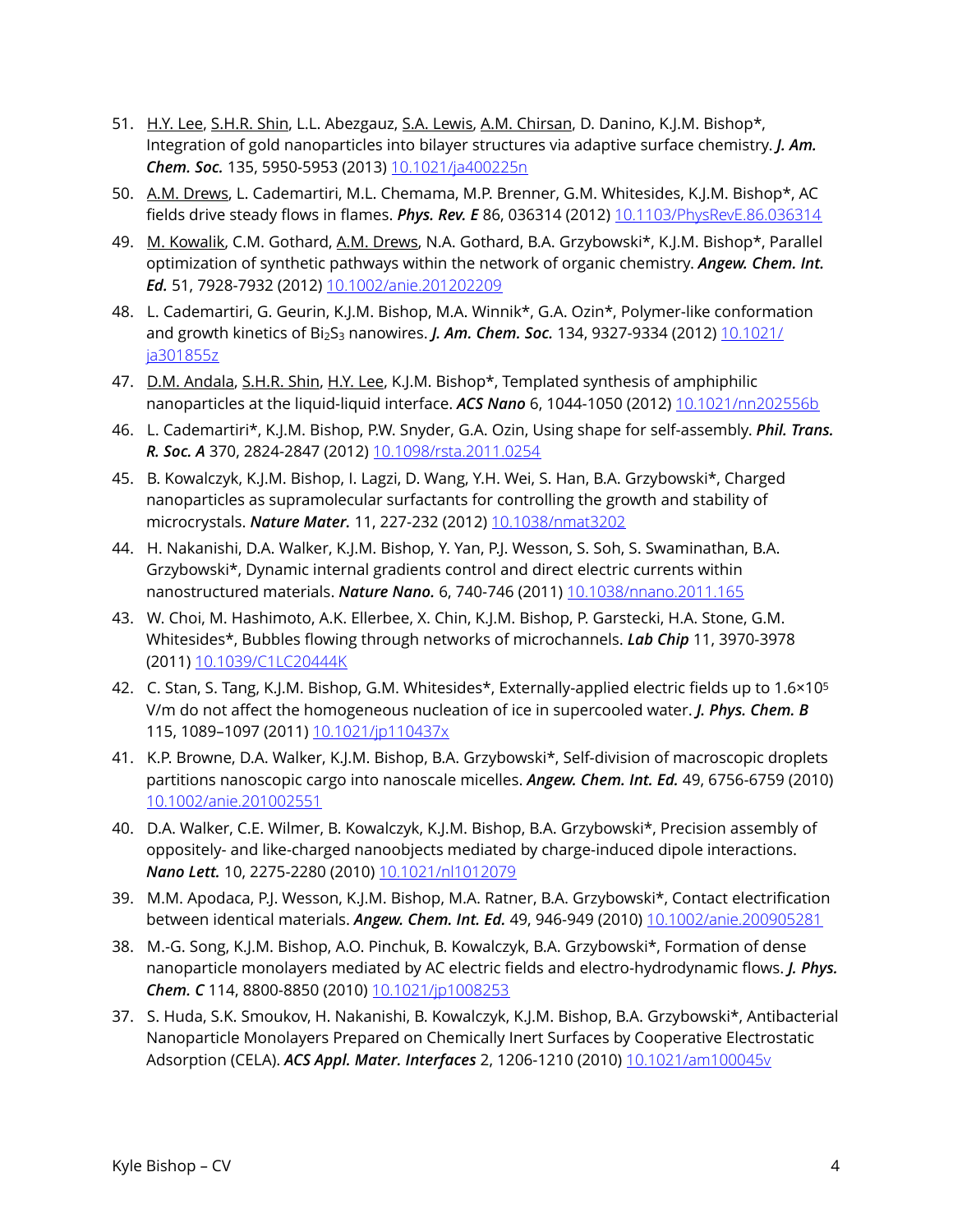- 36. Y. Wei, K.J.M. Bishop, J. Kim, S. Soh, Bartosz A. Grzybowski\*, Making Use of Bond Strength and Steric Hindrance in Nanoscale Synthesis. *Angew. Chem. Int. Ed.* 48, 9477–9480 (2009) [10.1002/](https://doi.org/10.1002/anie.200903864) [anie.200903864](https://doi.org/10.1002/anie.200903864)
- 35. H.Nakanishi, K.J.M. Bishop, B. Kowalczyk, A. Nitzan, E.A. Weiss, K.V. Tretiakov, M.M. Apodaca, R. Klajn, J.F. Stoddart, B.A. Grzybowski\*, Photoconductance and inverse photoconductance in films of functionalized metal nanoparticles. *Nature* 460, 371-375 (2009) [10.1038/nature08131](https://doi.org/10.1038/nature08131)
- 34. K.J.M. Bishop, C.E. Wilmer, S. Soh, B.A. Grzybowski\*, Nanoscale forces and their uses in selfassembly, *Small* 5, 1600-1630 (2009) [10.1002/smll.200900358](https://doi.org/10.1002/smll.200900358)
- 33. B.A. Grzybowski\*, K.J.M. Bishop, B. Kowalczyk, C.E. Wilmer, The 'wired' universe of organic chemistry. *Nature Chem.* 1, 31-36 (2009) [10.1038/nchem.136](https://doi.org/10.1038/nchem.136)
- 32. G. Mahmud, C.J. Campbell, K.J.M. Bishop, Y.A. Komarova, O. Chaga, S. Soh, S. Huda, K. Kandere-Grzybowska, B.A. Grzybowski\*, Directing cell motions on micropatterned ratchets. *Nature Phys.* 5, 606-612 (2009) [10.1038/nphys1306](https://doi.org/10.1038/nphys1306)
- 31. R. Klajn, P.J. Wesson, K.J.M. Bishop, B.A. Grzybowski\*, Writing self-erasing images using metastable nanoparticle 'inks'. *Angew. Chem. Int. Ed.* 48, 7035-7039 (2009) [10.1002/anie.](https://doi.org/10.1002/anie.200901119) [200901119](https://doi.org/10.1002/anie.200901119)
- 30. B. Kowalczyk, K.J.M. Bishop, S. Smoukov, B.A. Grzybowski\*, Synthetic popularity reflects chemical reactivity: Reactivity measures based on the counts of literature-reported reactions. *J Phys. Org. Chem.* 22, 897-902 (2009) [10.1002/poc.1535](https://doi.org/10.1002/poc.1535)
- 29. P.J. Wesson, S. Soh, R. Klajn, K.J.M. Bishop, T.P. Gray, B.A. Grzybowski\*, 'Remote' fabrication via three-dimensional reaction-diffusion: Making complex core-and-shell particles and assembling them into open-lattice crystals. *Adv. Mater.* 21, 1911-1915 (2009) [10.1002/adma.200802964](https://doi.org/10.1002/adma.200802964)
- 28. B.A. Grzybowski\*, C.E. Wilmer, J. Kim, K. Browne, K.J.M. Bishop, Self-assembly: From crystals to cells. *Soft Matter* 5, 1110-1128 (2009) [10.1039/B819321P](https://doi.org/10.1039/B819321P)
- 27. K.V. Tretiakov, K.J.M. Bishop, B.A. Grzybowski\*, The dependence between forces and dissipation rates mediating dynamic self-assembly. *Soft Matter* 5, 1279-1284 (2009) [10.1039/B811254A](https://doi.org/10.1039/B811254A)
- 26. K.V. Tretiakov, K.J.M. Bishop, B. Kowalczyk, A. Jaiswal, M.A. Poggi, B.A. Grzybowski\*, Mechanism of the cooperative adsorption of oppositely charged nanoparticles. *J. Phys. Chem. A* 113, 3799-3803 (2009) [10.1021/jp809447m](https://doi.org/10.1021/jp809447m)
- 25. B. Kowalczyk, A.M. Kalsin, R. Orlik, K.J.M. Bishop, A.Z. Patashinskii, A. Mitus, B.A. Grzybowski\*, Size-selection during crystallization of oppositely charged nanoparticles. *Chem. Eur. J.* 15, 2032-2035 (2009) [10.1002/chem.200990022](https://doi.org/10.1002/chem.200990022)
- 24. C.J. Campbell, M. Fialkowski, K.J.M. Bishop, B.A. Grzybowski\*, Mechanism of reactive wetting and direct visual determination of the kinetics of self-assembled monolayer formation. *Langmuir* 25, 9-12 (2009) [10.1021/la800726p](https://doi.org/10.1021/la800726p)
- 23. K.J.M. Bishop, B. Kowalczyk, B.A. Grzybowski\*, Precipitation of oppositely charged nanoparticles by dilution and/or temperature increase. *J. Phys. Chem. C* 113, 1413-1417 (2009) [10.1021/](https://doi.org/10.1021/jp8056493) [jp8056493](https://doi.org/10.1021/jp8056493)
- 22. K.V. Tretiakov, K.J.M. Bishop, B.A. Grzybowski\*, Additivity of the excess energy dissipation rate in a dynamically self-assembled system, *J. Phys. Chem. B* 113, 7574-7578 (2009) [10.1021/jp811473q](https://doi.org/10.1021/jp811473q)
- 21 B.A. Grzybowski\*, K.J.M. Bishop, Micro- and nanoprinting into solids using reaction-diffusion etching and hydrogel stamps. *Small* 5, 22-27 (2009) [10.1002/smll.200800914](https://doi.org/10.1002/smll.200800914)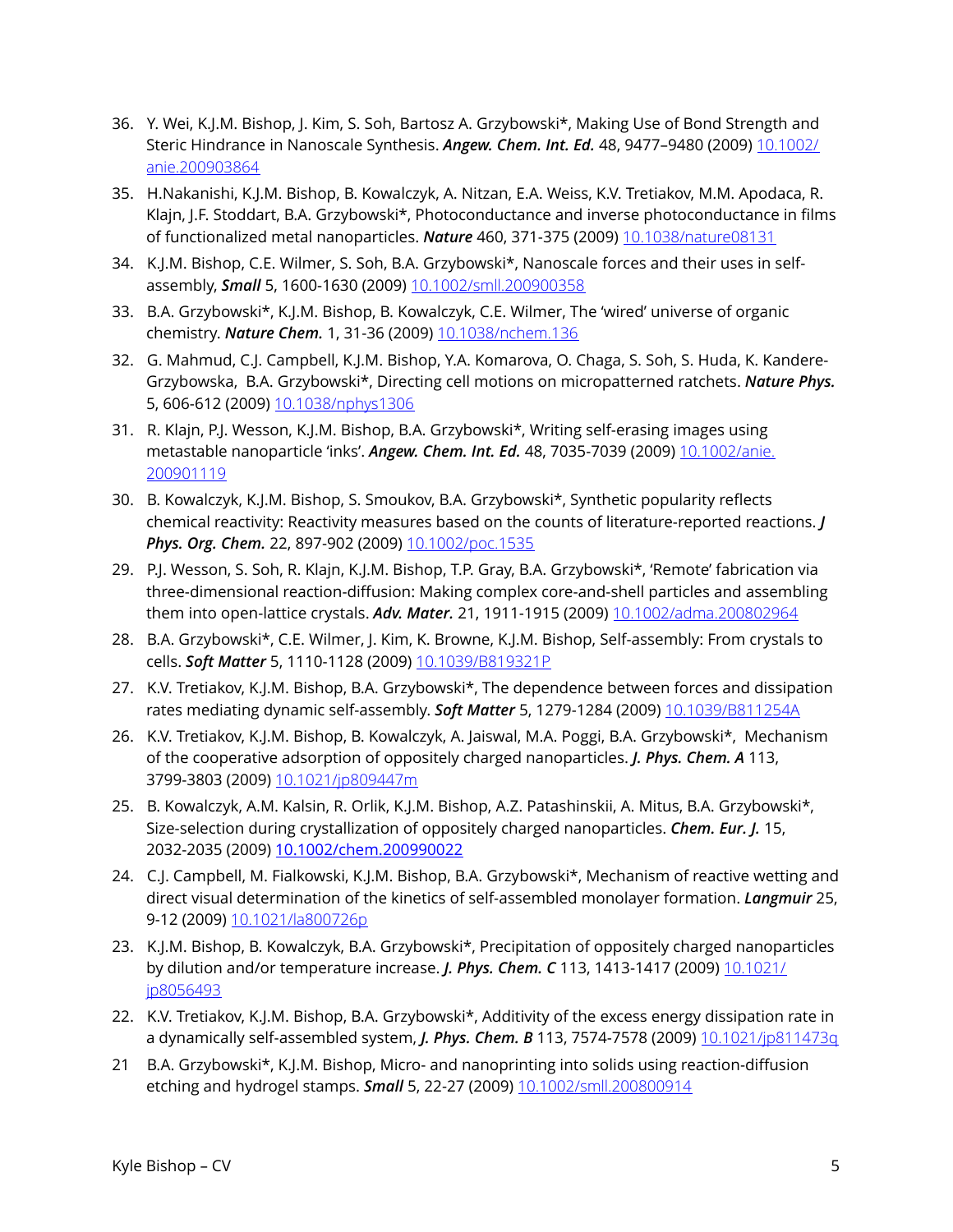- 20. S. Soh, K.J.M. Bishop, B.A. Grzybowski\*, Dynamic self-assembly in ensembles of camphor boats. *J. Phys. Chem. B* 112, 10848-10853 (2008) [10.1021/jp7111457](https://doi.org/10.1021/jp7111457)
- 19. G. Mahmud, K.J.M. Bishop, Y. Chegel, S.K. Smoukov, B.A. Grzybowski\*, Wet-stamped precipitant gradients control the growth of protein microcrystals in an array of nanoliter wells. *J. Amer. Chem. Soc.* 130, 2146-2147 (2008) [10.1021/ja078051k](https://doi.org/10.1021/ja078051k)
- 18. S.K. Smoukov, K.J.M. Bishop, B. Kowalczyk, A.M. Kalsin, B.A. Grzybowski\*, Electrostatically 'patchy' coatings via cooperative adsorption of charged nanoparticles. *J. Amer. Chem. Soc.* 129, 15623-15630 (2007) [10.1021/ja075456w](https://doi.org/10.1021/ja075456w)
- 17. K.J.M. Bishop, B.A. Grzybowski\*, 'Nanoions': fundamental properties and analytical applications of charged nanoparticles. *ChemPhysChem* 8, 2171-2176 (2007) [10.1002/cphc.200700349](https://doi.org/10.1002/cphc.200700349)
- 16. R. Klajn†, K.J.M. Bishop†, B.A. Grzybowski\*, Light-controlled self-assembly of reversible and irreversible nanoparticle suprastructures. *Proc. Natl. Acad. Sci. U.S.A.* 104, 10305-10309 (2007) [10.1073/pnas.0611371104](https://doi.org/10.1073/pnas.0611371104)
- 15. R. Klajn†, K.J.M. Bishop†, M. Fialkowski, M. Paszewski, C.J. Campbell, T.P. Gray, B.A. Grzybowski\*, Plastic and moldable metals by self-assembly of sticky nanoparticle aggregates, *Science* 316, 261-264 (2007) [10.1126/science.1139131](https://doi.org/10.1126/science.1139131)
- 14. K.J.M. Bishop, T.P. Gray, M. Fialkowski, B.A. Grzybowski\*, Microchameleons: Nonlinear chemical microsystems for amplification and sensing, *Chaos* 16, 037102 (2006) [10.1063/1.2240142](https://doi.org/10.1063/1.2240142)
- 13. K.J.M. Bishop, B.A. Grzybowski\*, Localized chemical wave emission and mode switching in a patterned excitable medium. *Phys. Rev. Lett.* 97, 128702 (2006) [10.1103/PhysRevLett.97.128702](https://doi.org/10.1103/PhysRevLett.97.128702)
- 12. A. Kalsin, M. Fialkowski, M. Paszewski, S.K. Smoukov, K.J.M. Bishop, B.A. Grzybowski\*, Electrostatic self-assembly of binary nanoparticle crystals with a diamond-like lattice. *Science* 312, 420-424 (2006) [10.1126/science.1125124](https://doi.org/10.1126/science.1125124)
- 11. C.J. Campbell, S.K. Smoukov, K.J.M. Bishop, B.A. Grzybowski\*, Direct printing of 3D and curvilinear micrometer-sized architectures into solid substrates with sub-micrometer resolution. *Adv. Mater.* 18, 2004-2008 (2006) [10.1002/adma.200600716](https://doi.org/10.1002/adma.200600716)
- 10. K.J.M. Bishop, R. Klajn, B.A. Grzybowski\*, The core and most useful molecules in organic chemistry. *Angew. Chem. Int. Ed.* 45, 5348-5354 (2006) [10.1002/anie.200600881](https://doi.org/10.1002/anie.200600881)
- 9. M. Fiałkowski, K.J.M. Bishop, R. Klajn, S.K. Smoukov, C.J. Campbell, B.A. Grzybowski\*, Principles and implementations of dissipative (dynamic) self-assembly. *J. Phys. Chem. B* **110**, 2482-2496 (2006) [10.1021/jp054153q](https://doi.org/10.1021/jp054153q)
- 8. M. Fiałkowski, K.J.M. Bishop, V.A. Chubukov, C.J. Campbell, B.A. Grzybowski\*, Architecture and evolution of organic chemistry. *Angew. Chem. Int. Ed.* 44, 7263-7269 (2005) [10.1002/anie.](https://doi.org/10.1002/anie.200502272) [200502272](https://doi.org/10.1002/anie.200502272)
- 7. K.J.M. Bishop, M. Fiałkowski, B.A. Grzybowski\*, Micropatterning chemical oscillations: waves, autofocusing and symmetry breaking. *J. Am. Chem. Soc.* 127, 15943-15948 (2005) [10.1021/](https://doi.org/10.1021/ja054851o) [ja054851o](https://doi.org/10.1021/ja054851o)
- 6. B.A. Grzybowski\*, K.J.M. Bishop, C.J. Campbell, M. Fialkowski, S.K. Smoukov, Micro- and nanotechnology via reaction-diffusion. *Soft Matter* 1, 114-128 (2005) [10.1039/B501769F](https://doi.org/10.1039/B501769F)
- 5. C.J. Campbell, S.K. Smoukov, K.J.M. Bishop, B.A. Grzybowski\*, Reactive surface micropatterning by wet stamping. *Langmuir* 21, 2637-2640 (2005) [10.1021/la046942p](https://doi.org/10.1021/la046942p)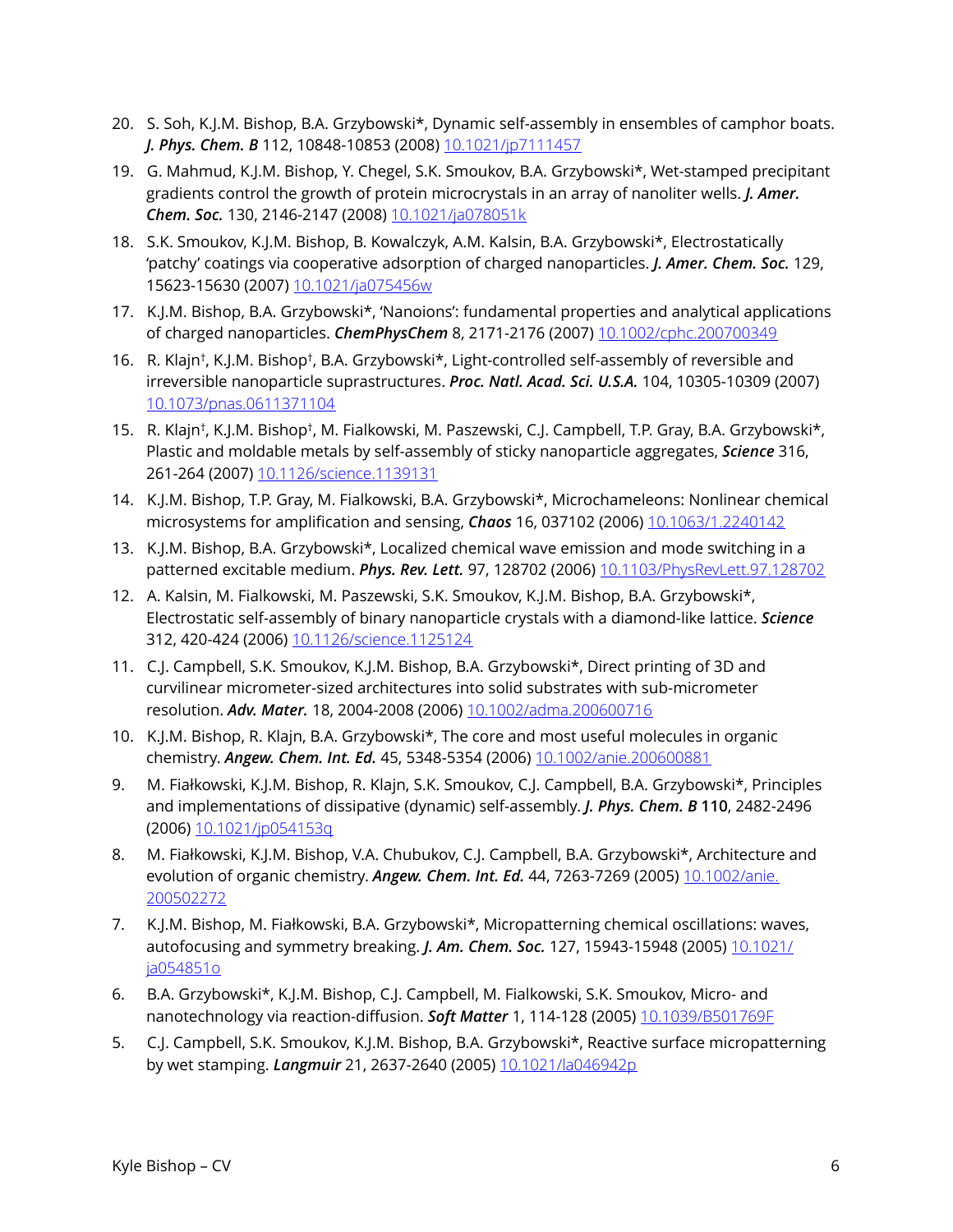- 4. S.K. Smoukov, K.J.M. Bishop, R. Klajn, C.J. Campbell, B.A. Grzybowski\*, Cutting into solids with micropatterned gels. *Adv. Mater.* 17, 1361-1365 (2005) [10.1002/adma.200402086](https://doi.org/10.1002/adma.200402086)
- 3. S.K. Smoukov, K.J.M. Bishop, C.J. Campbell, B.A. Grzybowski\*, Freestanding three-dimensional copper foils prepared by electroless deposition on micropatterned gels. *Adv. Mater.* 17, 751-755 (2005) [10.1002/adma.200401010](https://doi.org/10.1002/adma.200401010)
- 2. R. Klajn, M. Fialkowski, I.T. Bensemann, A. Bitner, C.J. Campbell, K.J.M. Bishop, S. Smoukov, B.A. Grzybowski\*, Multicolour micropatterning of thin films of dry gelatin. *Nature Mater.* 3, 729-735 (2004) [10.1038/nmat1231](https://doi.org/10.1038/nmat1231)
- 1. K.J.M. Bishop, J.P. O'Connell\*, Aqueous cross second virial coefficients with the Hayden-O'Connell correlation. *Ind. Eng. Chem. Res.* 44, 630-633 (2005) [10.1021/ie049267n](https://doi.org/10.1021/ie049267n)
	- \* Denotes corresponding author(s)
	- † Denotes equal contributions

#### **PATENTS**

 B.A. Grzybowski, K.J.M. Bishop, B. Kowalczyk, C.E. Wilmer, Networks for Organic Reactions and Compounds. [US20180276346A1](https://patents.google.com/patent/US20180276346A1/en)

 B.A. Grzybowski, R. Klajn, P.J. Wesson, K.J.M. Bishop, Metastable nanoparticle ink compositions and images made therefrom. [US8496323B2](https://www.google.com/patents/US8496323) 

### BOOK CHAPTERS

K.J.M. Bishop, C.J. Campbell, G. Mahmud, B.A. Grzybowski (2008) "Bioinspired Dynamic Self-Assembly" in Self-Assembly: Interdisciplinary Snapshots, Oxford: Elsevier.

#### INVITED LECTURES

- 27. Louisiana State University, Baton Rouge, LA 2019
- 26. ACS Colloids and Surface Science Symposium, Keynote Speaker in Active & Responsive Matter, GA Tech, Atlanta, GA, 2019
- 25. Northwestern University, Department of Physics, Evanston, IL, 2019
- 24. UC Santa Barbara, Department of Chemical Engineering, Santa Barbara, CA, 2019
- 23. Radboud University, Research Center for Functional Molecular Systems, Short Course: Out-of Equilibrium Systems, Nijmegen, Netherlands, 2018
- 22. Molecules, Materials, Devices and Systems in Medicine, Columbia University, New York, 2019
- 21. Princeton University, Princeton Institute for the Science and Technology of Materials (PRISM) and the Princeton Center for Complex Materials (PCCM), Princeton, NJ, 2017
- 20. New York University, Courant Institute of Mathematical Sciences, New York, NY, 2017
- 19. ACS National Meeting, COLL Division, Responsive, Programmable Assembly of Active Colloids for Functional Materials, Washington, DC, 2017
- 18. Brookhaven National Laboratory, Center for Functional Nanomaterials, Upton, NY, 2017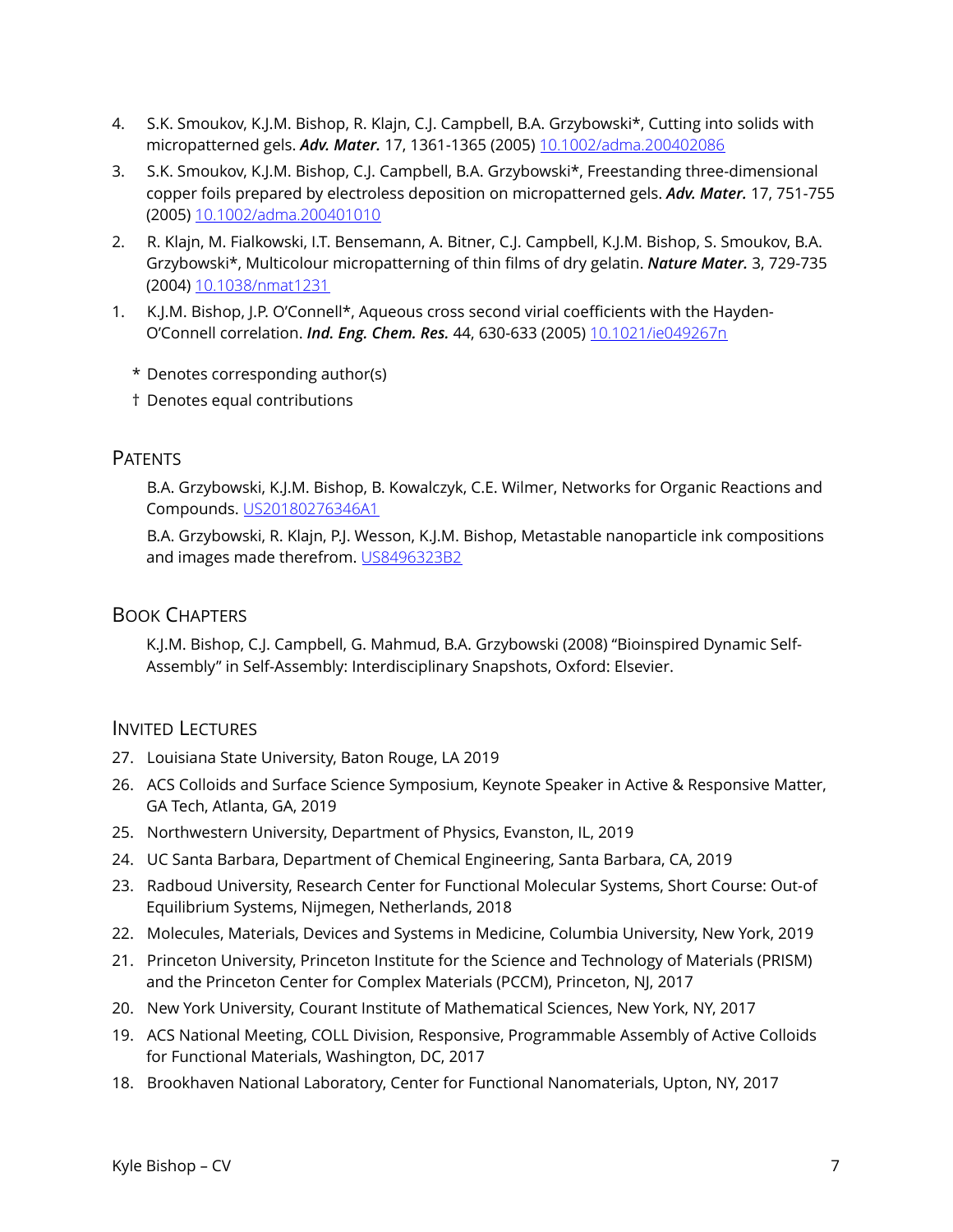- 17. ACS National Meeting, PMSE and COLL Divisions, Janus Particles: Synthesis, Characterization, and Applications, San Francisco, CA, 2017
- 16. APS March Meeting, DPOLY Short Course: Polymer Colloids: Synthesis, Characterization and Application, New Orleans, LO, 2017
- 15. CUNY ASRC, Bio-inspired Nanomaterials Symposium, New York, NY, 2017
- 14. Northeast Complex Fluids and Soft Matter Workshop (NCS6), Stevens Institute of Technology, Hoboken, NJ, 2017
- 13. New York University, Department of Chemistry, New York, NY, 2016
- 12. Rutgers, Department of Chemistry and Chemical Biology, New Brunswick, NJ, 2016
- 11. Case Western Reserve, Department of Chemical Engineering, Cleveland, OH, 2016
- 10. University of North Carolina, Department of Applied Physical Sciences, Chapel Hill, NC, 2016
- 9. Center for Bioinspired Energy Science Research Symposium, Northwestern University, Evanston, IL, 2015
- 8. University of Maryland, Department of Chemical Engineering, College Park, MD, 2014
- 7. UC San Diego, Department of NanoEngineering, San Diego, CA, 2014
- 6. APS Division of Fluid Mechanics, Frontiers in Combustion Physics, Pittsburgh, PA 2013
- 5. Center for Integrated Nanotechnology, User Conference, Santa Fe, NM 2013
- 4. École Polytechnique Fédérale de Lausanne, Institute of Chemical Sciences and Engineering, Lausanne, Switzerland, 2013
- 3. Gordon Research Conference on Self-Assembly and Supramolecular Chemistry, Les Diablerets, Switzerland, 2013
- 2. Iowa State University, Department of Materials Science and Engineering, Aimes, IA, 2012
- 1. Center for the Chemistry of Integrated Systems (CCIS) Symposium, Northwestern University, Evanston, IL, 2010

## CONFERENCE PRESENTATIONS

- 34. ACS Colloid & Surface Science Symposium, Georgia Tech, Atlanta, GA, 2019
- 33. APS March Meeting, Boston, MA, 2019
- 32. AICHE Annual Meeting, Pittsburgh, PA, 2018
- 31. ACS Colloid & Surface Science Symposium, Pennsylvania State University, University Park, PA, 2018
- 30. Northeast Complex Fluids and Soft Matter Workshop (NCS8), Columbia University, New York, NY, 2018
- 29. AICHE Annual Meeting, Minneapolis, MN, 2017
- 28. ACS National Meeting, Washington, DC, 2017
- 27. DOE EFRC Principal Investigators' Meeting, Washington, DC 2017
- 26. ACS Colloid & Surface Science Symposium, City College of New York, New York, NY, 2017
- 25. APS March Meeting, New Orleans, LA, 2017
- 24. ACS National Meeting, San Francisco, CA, 2017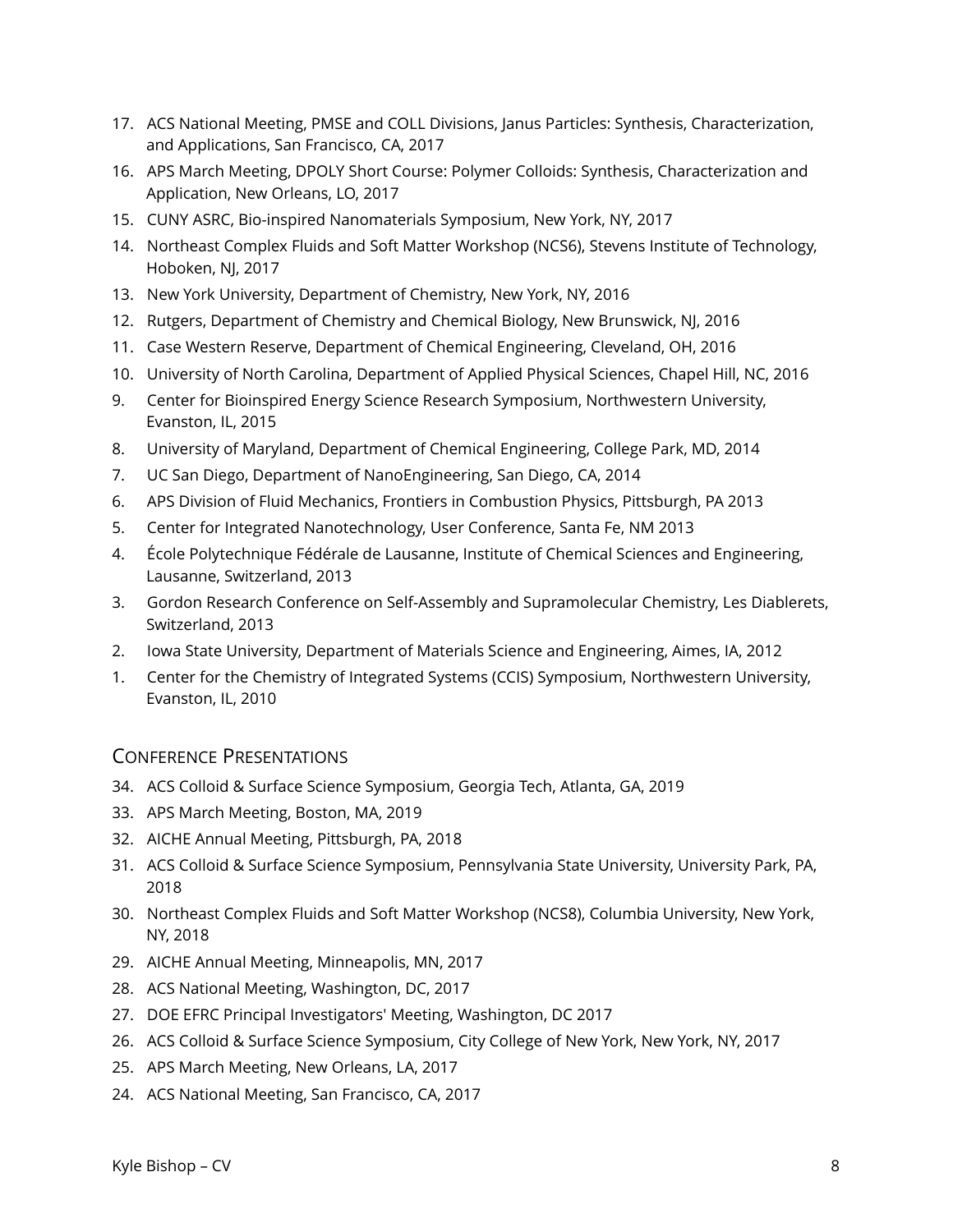- 23. Gordon Research Conference on Complex Active and Adaptive Material Systems, Ventura, CA, 2017
- 22. Northeast Complex Fluids and Soft Matter Workshop (NCS6), Stevens Institute of Technology, Hoboken, NJ, 2017
- 21. AICHE Annual Meeting, San Francisco, CA, 2016
- 20. AIChE Annual Meeting, Salt Lake City, UT, 2015
- 19. DOE EFRC Principal Investigators' Meeting, Washington, DC 2015
- 18. 3M Science and Engineering Faculty Day, Minneapolis, MN, 2015
- 17. Gordon Research Conference on Self-Assembly and Supramolecular Chemistry, Lucca, Italy, 2015
- 16. ACS Colloid & Surface Science Symposium, Carnegie Mellon University, Pittsburgh, PA, 2015
- 15. AIChE Annual Meeting, Atlanta, GA 2014
- 14. ACS Colloid & Surface Science Symposium, University of Pennsylvania, Philadelphia, PA, 2014
- 13. Gordon Research Conference on Colloidal, Macromolecular & Polyelectrolyte Solutions, Ventura, CA, 2014
- 12. AIChE Annual Meeting, San Francisco, CA, 2013
- 11. APS Division of Fluid Mechanics Annual Meeting, Pittsburgh, PA 2013
- 10. DOE EFRC Principal Investigators' Meeting, Washington, DC 2013
- 9. 3M Science and Engineering Faculty Day, Minneapolis, MN, 2013
- 8. Gordon Research Conference on Self-Assembly and Supramolecular Chemistry, Les Diablerets, Switzerland, 2013
- 7. AIChE Annual Meeting, Pittsburgh, PA, 2012
- 6. AIChE Annual Meeting, Minneapolis, MN, 2011
- 5. AIChE Annual Meeting, Salt Lake City, UT, 2010
- 5. ACS Colloid & Surface Science Symposium, Columbia University, New York, NY, 2009
- 4. Gordon Research Conference on Thin Film & Crystal Growth Mechanisms, South Hadley, MA, 2007
- 3. AIChE Annual Meeting, Salt Lake City, UT, 2007
- 2. AIChE Annual Meeting, San Francisco, CA, 2006
- 1. AIChE Annual Meeting, Cincinnati, OH, 2005

## STUDENTS AND POSTDOCTORAL ASSOCIATES

#### GRADUATE STUDENTS

- 12. Zhengyan Zhang, Chemical Engineering 2018− 11. Dimitri Livitz, Chemical Engineering 2018− 10. Kiran Dhatt-Gauthier, Chemical Engineering 2017− 9. Yong Dou, Chemical Engineering 2015− 8. Yang Gu, Chemical Engineering 2015−
- 7. Shashank Pandey, Chemical Engineering 2014−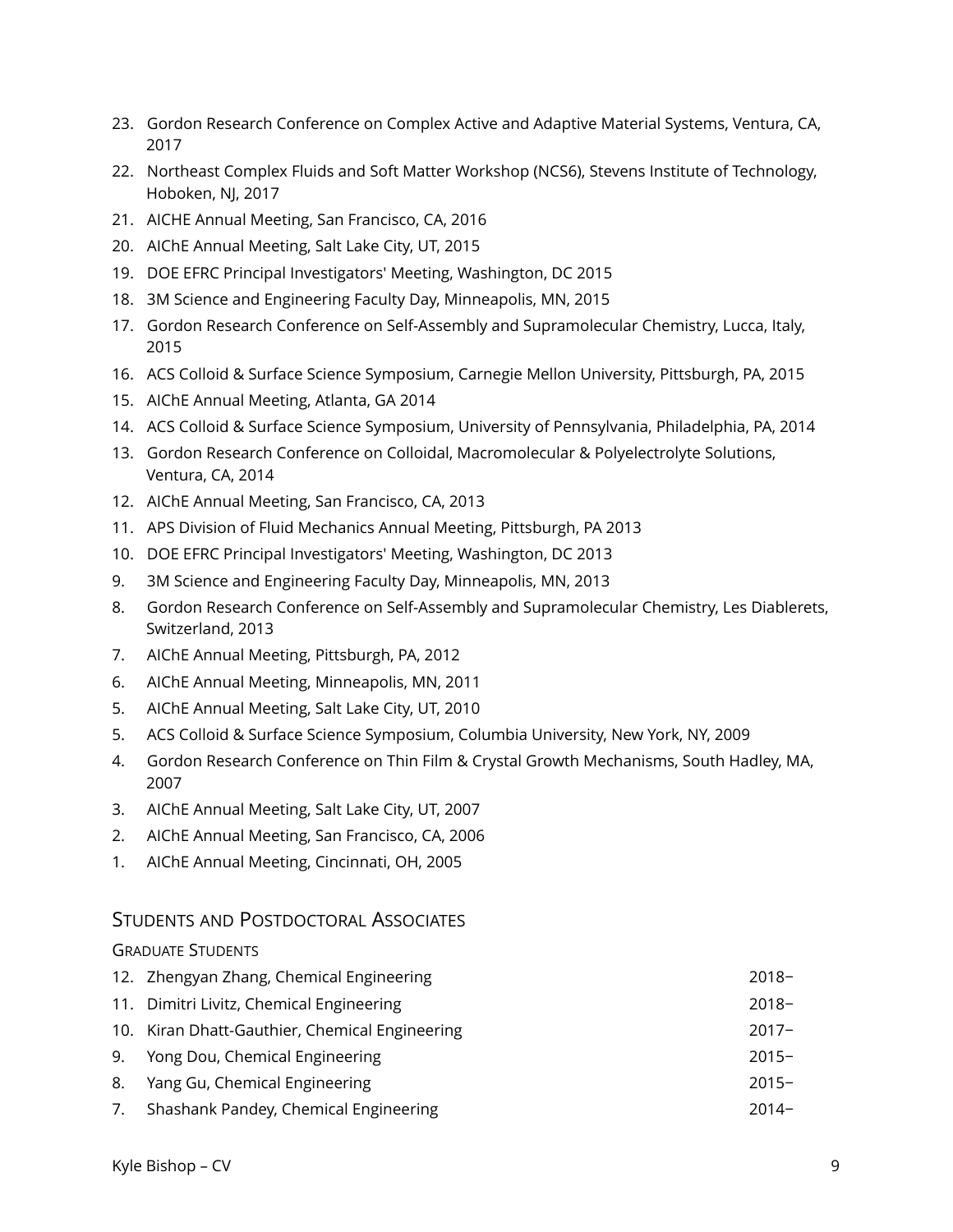| 6.  | Wenjie Fei, Chemical Engineering                                                                                                                                | $2014-$   |
|-----|-----------------------------------------------------------------------------------------------------------------------------------------------------------------|-----------|
| 5.  | Allan Brooks, Chemical Engineering                                                                                                                              | 2014-2016 |
| 4.  | Sabrina Syeda, Chemical Engineering<br>Shape-directed actuation and collective dynamics of spinners<br>Intel, Portland, OR                                      | 2012-2017 |
| 3.  | Charles Cartier, Chemical Engineering<br>Contact charge electrophoresis: An electrostatic motor for microfluidics & active matter systems<br>CNA, Arlington, VA | 2012-2017 |
| 2.  | Sun Hae Ra Shin, Chemical Engineering<br>Adaptive nanoparticle amphiphiles as multifunctional particle surfactants<br>Post-doc, Sandia National Laboratory      | 2010-2015 |
| 1.  | Aaron Drews, Chemical Engineering<br>Ratcheted contact charge electrophoresis<br>Lecturer PSOE, NanoEngineering, UC San Diego                                   | 2009-2014 |
|     | <b>POSTDOCTORAL ASSOCIATES</b>                                                                                                                                  |           |
| 5.  | Dr. Lisa Tran, Soft Matter Physics                                                                                                                              | $2018 -$  |
| 4.  | Dr. John Schreck, Computational Physics                                                                                                                         | 2016-2019 |
| 3.  | Dr. Mikołaj Kowalik, Computational Physics<br>National Center for Supercomputing Applications, Urbana-Champaign, IL                                             | 2011-2016 |
| 2.  | Dr. Hee-Young Lee, Materials Chemistry<br>Assistant Professor, Chemical Engineering, Kumoh Natl. Inst. Tech.                                                    | 2011-2015 |
| 1.  | Dr. Dickson Andala, Materials Chemistry<br>Lecturer, Chemistry, Kenyatta University                                                                             | 2010-2011 |
|     | <b>MASTERS STUDENTS</b>                                                                                                                                         |           |
| 1.  | Ghanim Hableel, Chemical Engineering                                                                                                                            | $2018-$   |
|     | <b>UNDERGRADUATE STUDENTS</b>                                                                                                                                   |           |
|     | 11. Crystal Lee, Chemical Engineering                                                                                                                           | $2019-$   |
| 10. | Peter Tzelios, Chemical Engineering                                                                                                                             | $2018 -$  |
| 9.  | Varun Hegde, Chemical Engineering                                                                                                                               | 2016-2018 |
| 8.  | Bonnie Hu, Chemical Engineering                                                                                                                                 | 2016-2017 |
| 7.  | Olivia Miller, Chemical Engineering                                                                                                                             | 2015-2016 |
| 6.  | Jason Graybill, Chemical Engineering                                                                                                                            | 2014-2016 |
| 5.  | Fernando Lopez, Chemical Engineering (NSF REU)                                                                                                                  | 2015      |
| 4.  | Carly Morrison, Chemical Engineering (NSF REU)                                                                                                                  | 2014      |
| 3.  | Aaron Chirsan, Chemical Engineering                                                                                                                             | 2012-2014 |
| 2.  | Jon Cippel, Chemical Engineering                                                                                                                                | 2012-2013 |
| 1.  | Sean Lewis, Chemical Engineering<br>Self Assembly of amphiphilic nanoparticles and tubules                                                                      | 2011-2013 |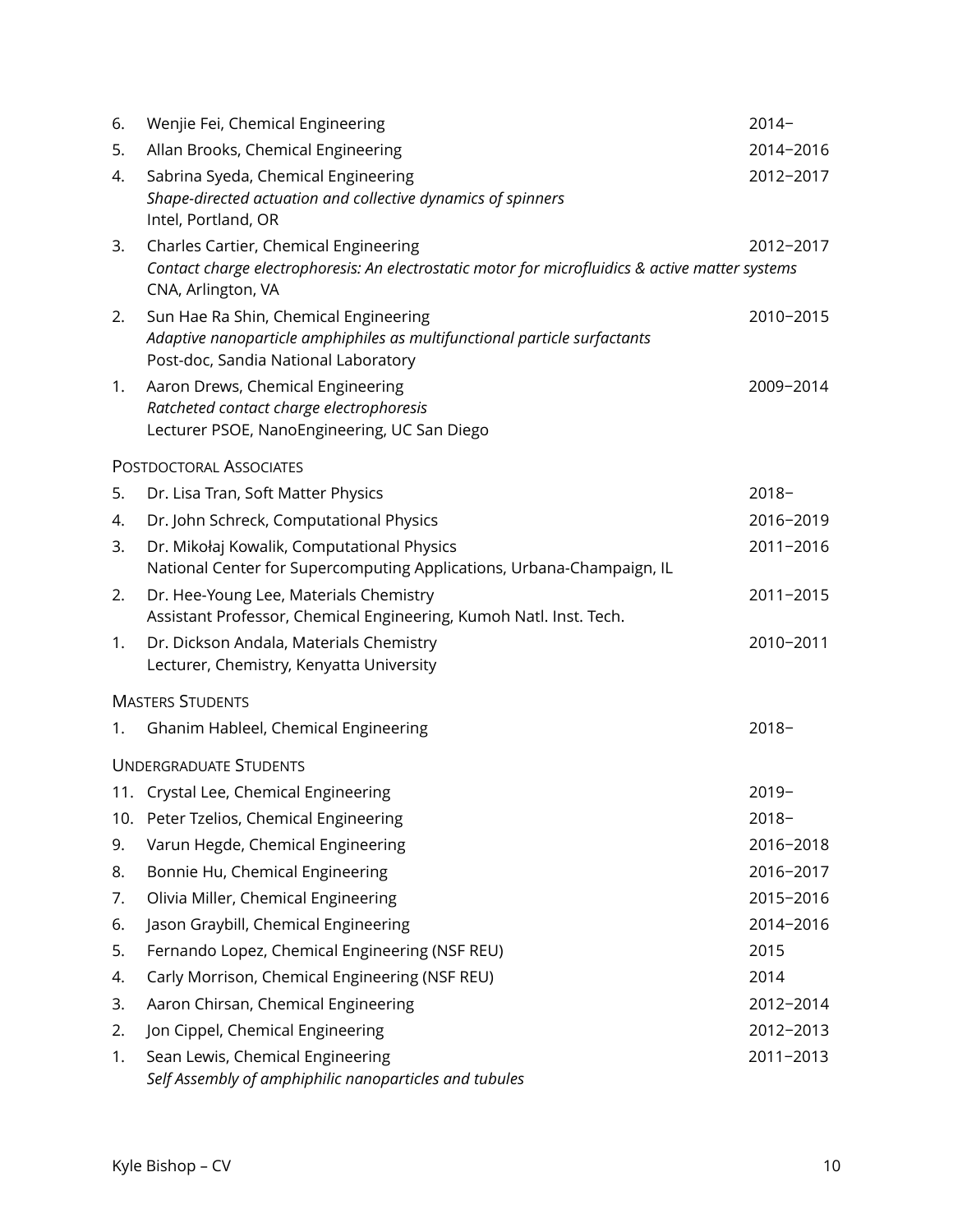## COURSES TAUGHT

| ChE 4670 Chemical Engineering Data Analysis           | FA17, FA18, FA19       |
|-------------------------------------------------------|------------------------|
| ChE 3120 Transport II                                 | SP17, SP18, SP19       |
| ChE 544 General Transport Phenomena                   | FA12, FA13, FA14, FA15 |
| ChE 230 Computational Tools for Chemical Engineering  | SP14, SP15, SP16       |
| ChE 360 Mathematical Modeling in Chemical Engineering | FA11, SP13             |
| ChE 350 Process Heat Transfer                         | SP11, SP12             |

## UNIVERSITY SERVICE

**Chair**, Graduate Studies Committee, Department of Chemical Engineering, Columbia University, 2016−

**Faculty Advisor**, Engineering Advising Center, College of Engineering, Pennsylvania State University, SP15, SP14, FA11

**Faculty Advisor**, Omega Chi Epsilon, Department of Chemical Engineering, Pennsylvania State University, 2015−2016

**Chair**, Graduate Studies & Research Committee, College of Engineering, Pennsylvania State University, 2013−2014

## OTHER SERVICE

**Conference Organizer**, 8th Northest Complex Fluids and Soft Matter Workshop (NCS8), Columbia University, 2018, with Karen Kasza

**Session Organizer**, Electrokinetics, Micropores, and Microfluidics, ACS Colloid and Surface Science Symposium, Georgia Tech, 2019, with Carlos Martinez

**Session Organizer**, Electrokinetics and Microfluidics, ACS Colloid and Surface Science Symposium, Pennsylvania State University, 2018, with Todd Squires & Sarah Perry

**Session Organizer**, Electrokinetics and Microfluidics, ACS Colloid and Surface Science Symposium, City College of New York, 2017, with Aditya Khair

**Faculty Mentor**, Upward Bound Math & Science (UBMS), Summer Experience in the Eberly College of Science (SEECoS), Pennsylvania State University, 2015

**Instructor**, NanoDays Teachers Workshop, Pennsylvania State University, 2012

**Session Chair**, Colloidal Dispersions, AIChE Annual Meeting, Salt Lake City, UT, 2015

**Session Chair**, Self- and Directed Assembly of Molecules and Particles, ACS Colloid & Surface Science Symposium, Carnegie Mellon University, Pittsburgh, PA, 2015

**Session Chair**, Colloidal Dispersions, AIChE Annual Meeting, Atlanta, GA, 2014

**Session Chair**, Fabrication of Colloidal Assemblies and Devices, ACS Colloid & Surface Science Symposium, Columbia University, New York, NY, 2009

**Peer Reviewer** for *ACS Appl Mater Interfaces, ACS App Nano Mater, ACS Nano, ACS Omega, Adv Funct Mater, Adv Mater, Adv Mater Interfaces, Anal Chem, Angew Chem, Biomicrofluidics, Chem Comm, Chem Eng Sci, Chem Mater, Chem Rev, Chem Sci, ChemSusChem, Curr Opin Colloid Interface*